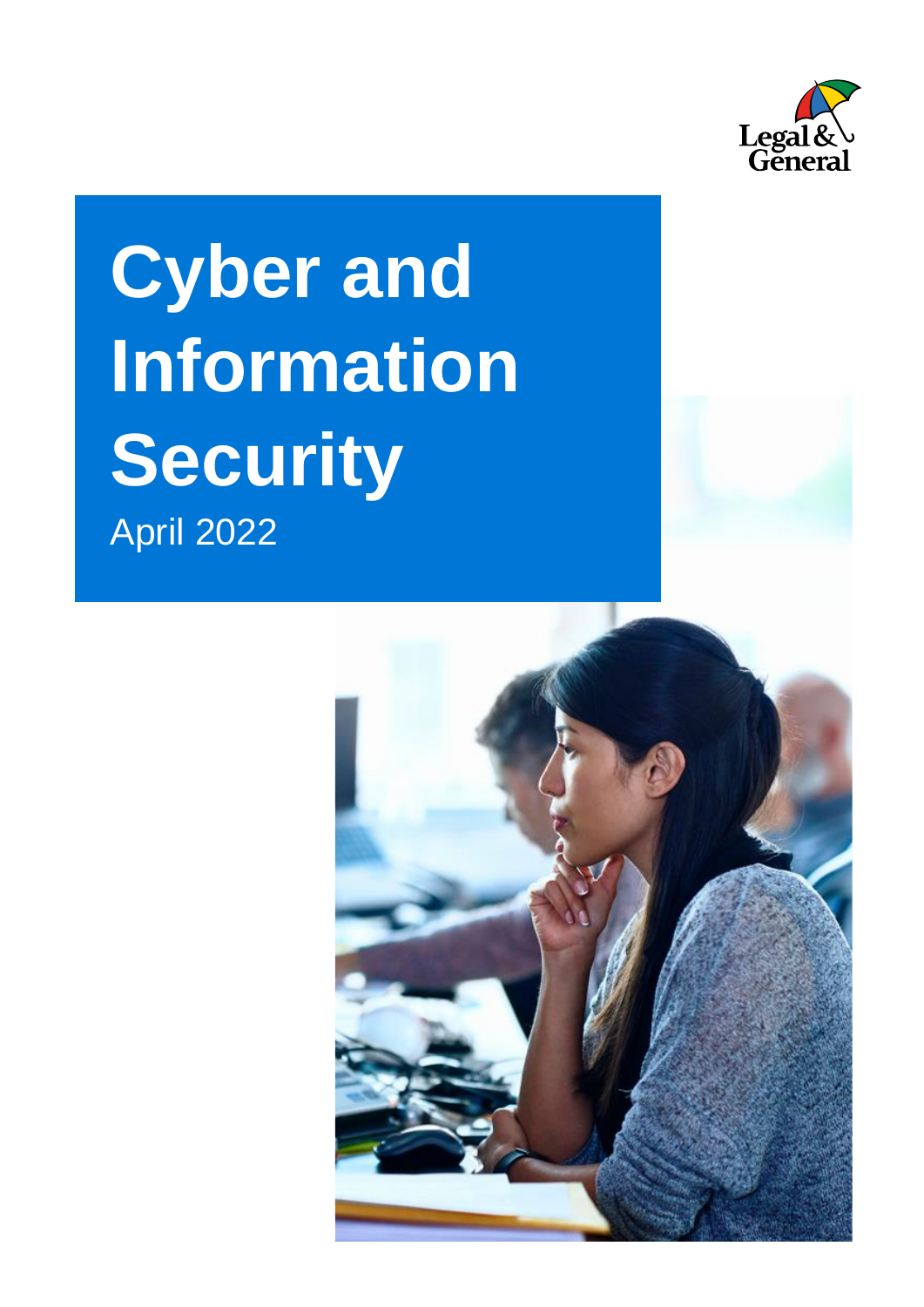# **Cyber and Information Security**

Legal and General operates and oversees cyber and information security according to a governance framework that is overseen by the Group Board as follows:

# **Governance and oversight**

The Legal & General Group Board has a Technology Committee which is responsible for oversight of Information and Cyber Security. The Committee is chaired by the Group Chairman and membership comprises a minimum of three independent Non-Executive Directors of the Company. The Committee typically meets four times per year to be briefed on all matters relating to Information Security. The Terms of Reference for this Committee are available on our website [here.](https://group.legalandgeneral.com/media/wrahagmy/group-technology-committee-terms-of-reference-approved-16-12-2021.pdf) The Group Chief Technology Officer and Group Chief Information Security Officer attend all meetings to brief the Board.

There is also an Executive Security Committee chaired by our Chief Risk Officer that has day-to-day accountability and responsibility for all cyber and information security matters at Legal & General.

## **Information security framework**

Legal & General has established an Information Security Framework, which comprises a suite of policies, standards and guidance that apply across the company, with oversight of implementation through governance processes.

As with many organisations, Legal & General faces an on-going threat of cybersecurity attacks. Cyber resilience is complex yet critical. We do our utmost to ensure minimal disruption to our business operations and to reduce any risks facing our customers and employees.

We have a very low tolerance for the leakage, theft, or corruption of data through weakness in the controls around our IT systems. This is due to the potential disruption to business operations, adverse customer impacts and potential damage to our reputation. Alongside setting a framework to prevent and detect unauthorised access attempts to our business systems, we are committed to ensuring our systems are resilient to current and emerging threats. In the event of an incident, we have robust business continuity plans in place to ensure our business operations recover quickly from security events and incidents and business disruption is minimised.

In addition, we also have a very low tolerance for any disruption of our business operations, as defined by the businesses, or the integrity of our data being compromised by the actions of external parties, such as denial of service attacks, ransomware and infiltration. We seek to ensure that, alongside deploying appropriate IT security tools to protect our digital systems, we have arrangements to enable the early detection and mitigation of threats, and an effective response capability should the need arise.